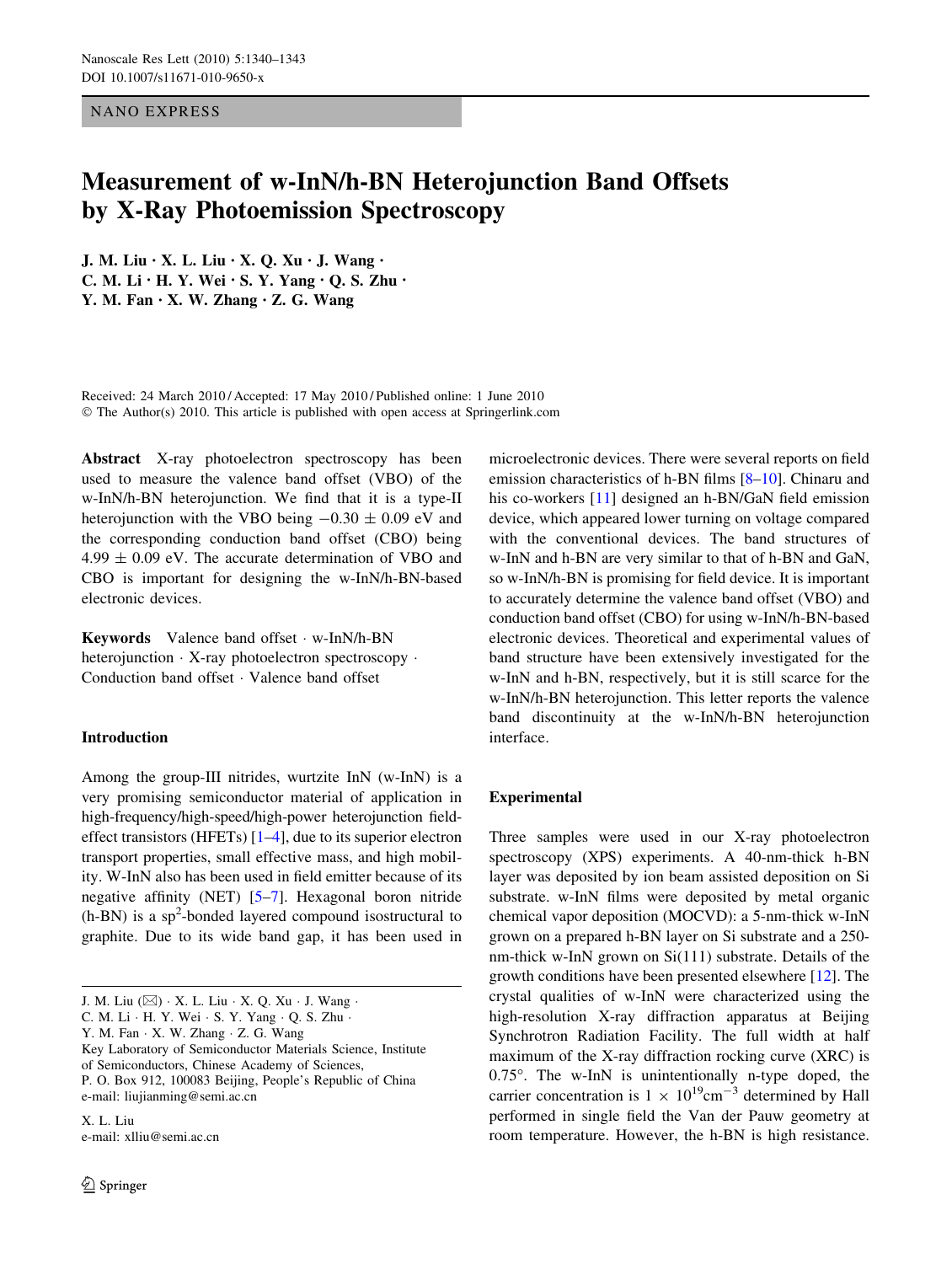<span id="page-1-0"></span>XPS measurement was performed on PHI Quantera SXM instrument with Al K $\alpha$  (hv = 1486.6 eV) as the X-ray radiation source and the angle between the X-ray source and the detector is  $45^\circ$ . The work function and the Fermi energy level  $(E_F)$  of the instrument had been carefully calibrated. The surfaces of all the samples were exposed in the air, so existence of impurities (such as oxygen and carbon) on the surface may prevent the precise determination of the valence band maximum (VBM). In order to reduce the contamination effect, all the samples were subjected to surface clean procedure by  $Ar<sup>+</sup>$  bombardment with a voltage of 1 kV at a low sputtering rate of 0.5 nm/ min. The total energy resolution of XPS system is about 0.5 eV, and the precision of the binding energy is within 0.03 eV after careful calibration. A low energy electron flood gun was utilized to achieve charge compensation. All XPS spectra were calibrated by the C 1-s peak at 284.8 eV from contamination to compensate the charge effect.

#### Results and Discussion

The VBO can be calculated according to

$$
\Delta E_V = \Delta E_{\rm CL} + \left(E_{\rm B1s}^{\rm BN} - E_{\rm VBM}^{\rm BN}\right) - \left(E_{\rm In3d5/2}^{\rm InN} - E_{\rm VBM}^{\rm InN}\right),\tag{1}
$$

where  $\Delta E_{\text{CL}} = E_{\text{In}3d5/2}^{\text{In}N} - E_{\text{B1S}}^{\text{BN}}$  is the energy difference between In  $3d_{5/2}$  and B 1s CLs at the w-InN/h-BN interface. In the terms of  $(E_{\rm B1S}^{\rm BN} - E_{\rm VBM}^{\rm BN})$  and  $(E_{\rm In3d5/2}^{\rm InN} \overline{\phantom{a}}$  $E_{\text{VBM}}^{\text{InN}}$ ,  $E_{\text{In3d5}/2}^{\text{BN}}$  and  $E_{\text{B1s}}^{\text{BN}}$  are the CLs of w-InN and h-BN bulk constants of thick films, respectively, and  $E_{\mathrm{VBM}}^{\mathrm{BN}}, E_{\mathrm{VBM}}^{\mathrm{InN}}$ means the bulk position of the valence band maximum with respect to the  $E_f$ . The CLs spectra were fitted using Voigt (mixed Lorentz–Gaussian) lineshape and Shirley background. The positions of valence band maximum (VBM) in valence band (VB) spectra are determined by linear extrapolation of leading edges of VB spectra to the base lines in order to account for the finite instrument resolution [[13\]](#page-3-0). Since considerable fitted line to the original measured data has been obtained, the uncertainty of the CL positions should be lower than 0.03 eV, as evaluated by numerous fitting with different parameters. The In 3d5/2 spectra for w-InN and w-InN/h-BN samples, the B 1-s spectra for h-BN and w-InN/h-BN samples, and the valence band photoemission for both w-InN and h-BN samples are shown in Fig. 1. The parameters deduced from Fig. 1 are summarized in Table [1](#page-2-0) for clarity. As illustrated in Fig. 1a and e, the CL lineshapes of w-InN appeared a weak asymmetry. This phenomenon had been investigated by several authors [[14–17\]](#page-3-0). Stefan [\[18](#page-3-0)] proposed that this associated with plasmon side band. There are two types of



Fig. 1 CL spectra of In  $3d_{5/2}$  recorded on w-InN bulk (a) and w-InN/ h-BN (e) Samples, B 1-s spectra on h-BN bulk (c) and w-InN/h-BN heterojunction (f). Samples, w-InN VB spectra (b) and h-BN VB spectra. All peaks have been fitted to Voigt line shapes using Shirley background, and the VBM values are determined by linear extrapolation of the leading edge to the base line

plasmon; intrinsic plasmon and extrinsic plasmon. The intrinsic plasmon is that a strong local potential produced when an electron of CL was removed from the matrix, leaving a positive charge of photohole and then the deexcitation of the photohole by quantized excitations the conduction-electron system. However, the extrinsic plasmons are excited by the outgoing photoelectron traveling from the place of the photoexcitation process to the surface  $[14-17]$ . Energy of extrinsic plasmon is always as smooth background. Considering the couple of the surface plasmons and photoelectrons, the final-state is projected onto screened component and unscreened component [[20\]](#page-3-0). We attribute the lower energy component to the ''screened'' final-state and the higherenergy component to the ''unscreened'' final-state. The latter is corresponding to a plasmon satellite at higherbinding energy. Wertheim and his co-worker [\[19](#page-3-0), [20\]](#page-3-0) used this model to explain screening response in narrow band metal. The energy of the surface plasmon is [[17\]](#page-3-0)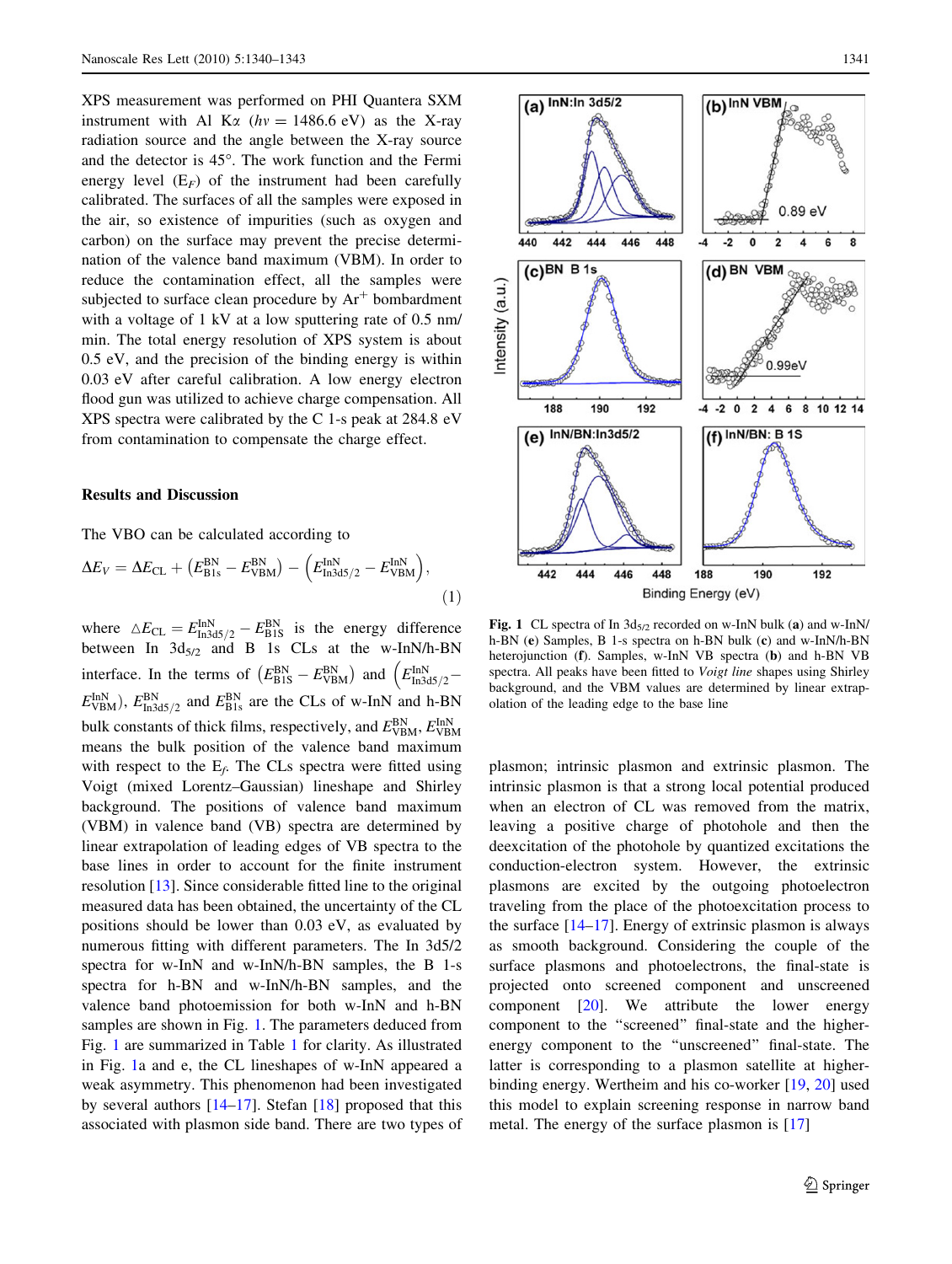<span id="page-2-0"></span>Table 1 Parameters (binding energy, full width at half maximum (FWHM)) of the XPS peaks and VBMs for w-InN, h-BN and w-InN/h-BN samples, the spectra as shown in Fig. [1](#page-1-0)

| Samples    | <b>States</b> | Binding<br>energy(eV) | Bonding          | FWHM(eV) |
|------------|---------------|-----------------------|------------------|----------|
| w-InN      | In $3d_{5/2}$ | 443.71                | In-N(screened)   | 1.09     |
|            |               | 444.54                | In-N(unscreened) | 1.09     |
|            |               | 445.45                | $In-O$           | 1.09     |
|            | <b>VBM</b>    | 0.89                  |                  |          |
| $h-BN$     | B1s           | 190.1                 | $B-N$            | 1.6      |
|            | <b>VBM</b>    | 0.99                  |                  |          |
| w-InN/h-BN | In $3d_{5/2}$ | 443.78                | In-N(screened)   | 1.09     |
|            |               | 444.67                | In-N(unscreened) | 2.11     |
|            |               | 446.15                | $In-O$           | 1.09     |
|            | B1s           | 190.37                | $B-N$            | 1.3      |

Energy is referenced to the Fermi level (0 eV).The errors in the peak positions and VBM are  $\pm$  0.03 and 0.08 eV, respectively

$$
\omega_{sp} = \left(\frac{ne^2}{(\varepsilon(\infty) + 1)\varepsilon_0 m^*}\right)^{1/2},\tag{2}
$$

here *n* is the carrier concentration,  $\varepsilon(\infty)$  and m<sup>\*</sup> are the high-frequency dielectric constant and the effective mass of the conduction electron, respectively. The ratio between surface and bulk frequencies is  $\sqrt{\frac{\varepsilon(\infty)}{[\varepsilon(\infty)+1]}}$  with  $\varepsilon(\infty) = 8.4$ . The calculated result is 0.945. For the unintentionally doped n-type w-InN, the carrier concentration is much lower than that of metal. The energy of plasmon is always less than 1 eV, which is comparable with the intrinsic linewidth. The screened and unscreened peaks overlapped, resulting in an asymmetric core lineshape [[19,](#page-3-0) [21](#page-3-0)]. The In  $3d_{5/2}$  consists of three peaks by Voigt fit using Shirley background, the positions of peak locked at 443.71, 444.54, and 445.45 eV, as shown in Fig. [1a](#page-1-0). The binding energy of 443.71 and 444.54 eV associated with screened final state and the unscreened final states, respectively. The binding energy of 445.45 eV belongs to In-O bond. Similarly, in the w-InN/h-BN system, the binding energy of 443.78 and 444.67 eV belong to screened and unscreen final states, respectively. According to previous reports [\[15](#page-3-0)], it is suggested that the energy  $446.15 \text{ eV}$  is In-O bonding in Fig. [1](#page-1-0)e.

The energy differences between the unscreened and the screened are 0.83 and 0.89 eV for the bulk and the heterojunction. It should be noted that the plasmon frequency varies with the surface electron concentration. BN 1-s peak in the bulk and heterojunction is 190.1 and 190.37 eV, respectively. The VBM lineshape and the CL positions of h-BN are very similar to the latest reports [\[18,](#page-3-0) [22\]](#page-3-0).

Due to the peak and linewidth of higher-binding energy (unscreened final-state) depend on the excitement of bulk, surface treatment  $[14, 17]$  $[14, 17]$  $[14, 17]$  $[14, 17]$ , we choose the lower-binding energy components related to screened final-state for VBO calculation, in this letter. At room temperature, the w-InN band gap is 0.64 eV [\[23](#page-3-0)]. Taniguchi and his coworker have calculated the band gap of h-BN about  $5.97 \text{ eV}$  [\[24](#page-3-0)]. According to obtained data, the VBO is calculated to be  $-0.30$  eV. The CBO ( $\triangle E_{\text{CBO}}$ ) is given by the formula  $\triangle E_{\text{CBO}} = (E_{\text{g}}^{\text{BN}} - E_{\text{g}}^{\text{INN}}) - E_{\text{VBO}}.$   $E_{\text{g}}^{\text{BN}}$  and  $E_{\text{g}}^{\text{IN}}$  are the band gap of h-BN and w-InN, respectively.  $\triangle E_{\text{CBO}}$  is calculated to be 4.99 eV. According to these results, a type-II band alignment forms at the w-InN/h-BN heterojunction, as shown in Fig. 2.

We noted that lattice mismatch between w-InN (0001) and h-BN (0001) is 20%, so the critical thickness is estimated to be about 1 monolayer (ML). The residual stress in the film is very small. Because of the small linear pressure coefficient of InN ( $\sim$ 0.06 meV/Gpa) [[25\]](#page-3-0), the change of band gap induced by the stress can be neglected. In addition, it is well known that the nitrides are piezoelectric materials. Martin measured the piezoelectric effects of nitrides [[23,](#page-3-0) [26](#page-3-0)]. According to his results, we estimate the magnitude of the field is in the order of  $10^8$  V/m. Due to the critical thickness is about 1 ML, the band bending caused by the piezoelectric effect is about 0.06 eV. The effect of interface states is to shift the potential within the sampled region on both sides of the interface by the same constant value. And then, any potential shift which due to band bending induced by interface states can be canceled. Considering above condition, accumulative total error is about 0.09 eV.



Fig. 2 Room temperature VBM and CBM line-up of the w-InN/ h-BN heterojunction, showing a type-II band alignment